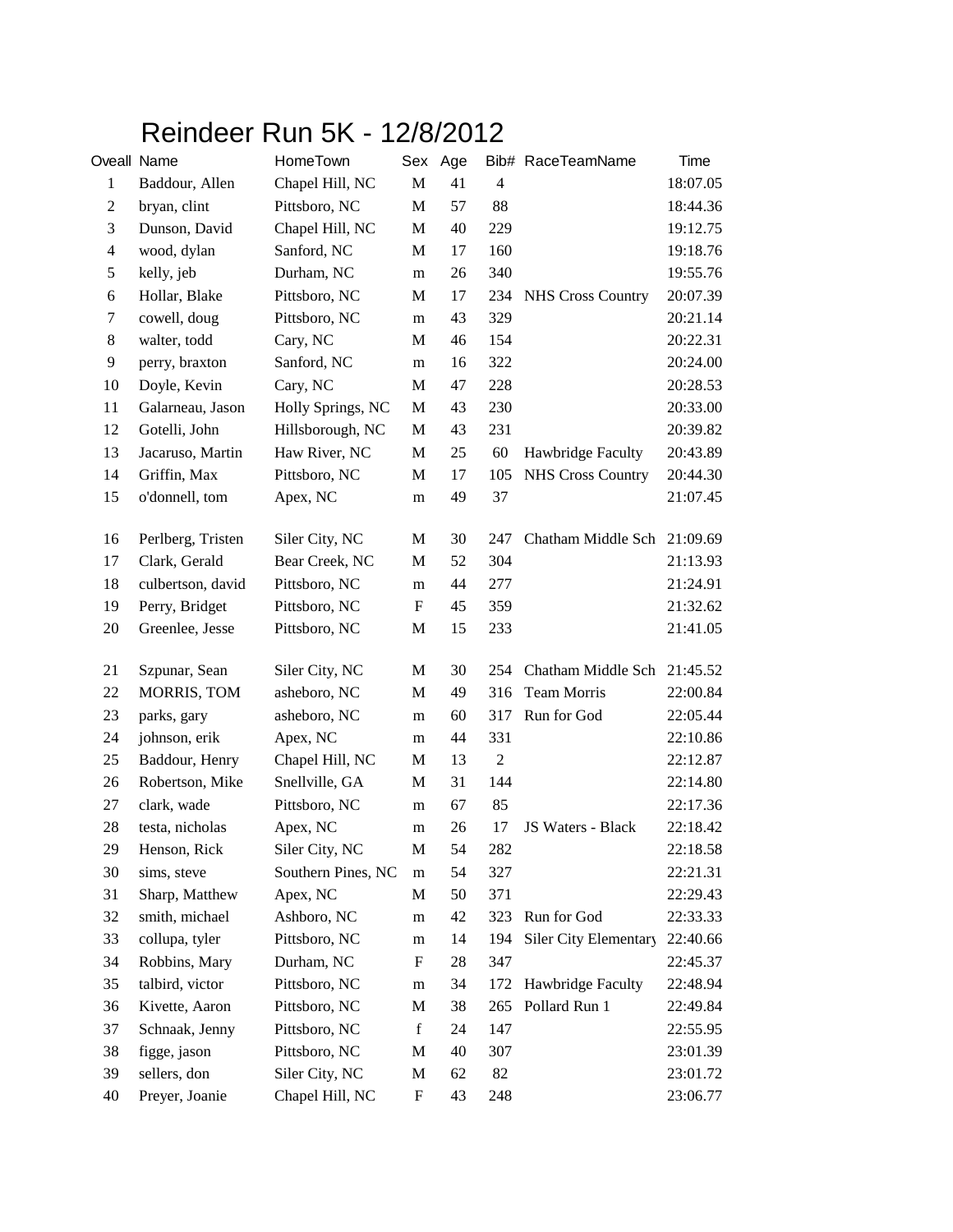| 41     | Little, Phillip                     | Pittsboro, NC   | M                         | 45 | 124 | Northwood Gold        | 23:16.05 |
|--------|-------------------------------------|-----------------|---------------------------|----|-----|-----------------------|----------|
| 42     | Parsons, John                       | Pittsboro, NC   | M                         | 49 | 136 |                       | 23:16.26 |
| 43     | mckinley, francisco                 | Pittsboro, NC   | m                         | 12 | 61  | Hawbridge A           | 23:22.86 |
| 44     | Breedlove, Kristen                  | Goldston, NC    | $\mathbf F$               | 28 | 13  | JS Waters - Black     | 23:25.62 |
| 45     | Savage, Eric                        | Chapel Hill, NC | M                         | 42 | 146 |                       | 23:30.98 |
| 46     | marciano, chris                     | Carrboro, NC    | m                         | 28 | 264 | Pollard Run 1         | 23:34.05 |
| 47     | hudson, chase                       | Siler City, NC  | m                         | 29 | 47  | <b>VCE Dream Team</b> | 23:38.12 |
| 48     | Walsh, Braden                       | Pittsboro, NC   | F                         | 36 | 344 |                       | 23:53.46 |
| 49     | DeLorenzo, Lisa                     | Apex, NC        | F                         | 24 | 98  | Northwood Gold        | 23:58.00 |
| 50     | Shih, Phoebe                        | Apex, NC        | ${\bf F}$                 | 47 | 373 |                       | 24:00.23 |
| 51     | holt, brooks                        | Pittsboro, NC   | $\mathbf f$               | 14 | 336 |                       | 24:05.37 |
| 52     | yoder, will                         | Pittsboro, NC   | m                         | 13 | 175 | Hawbridge B           | 24:06.59 |
| 53     | Carey, Liz                          | Pittsboro, NC   | $\boldsymbol{\mathrm{F}}$ | 50 | 364 |                       | 24:07.11 |
| 54     | Cook, Jeff                          | Apex, NC        | M                         | 33 | 93  | Cooks                 | 24:08.57 |
| 55     | Rogers, Eva                         | Sanford, NC     | $\boldsymbol{\mathrm{F}}$ | 40 | 349 |                       | 24:29.68 |
| 56     | Bartholomew, Justin Chapel Hill, NC |                 | M                         | 36 | 266 | Pollard Run 1         | 24:31.71 |
| 57     | Peck, Josiah                        | Sanford, NC     | M                         | 15 | 246 |                       | 24:32.87 |
| 58     | Anthenien, Ralph                    | Pittsboro, NC   | M                         | 41 | 86  |                       | 24:38.11 |
| 59     | Kilgo, Melanie                      | Carrboro, NC    | F                         | 25 | 119 |                       | 24:48.81 |
| 60     | Will, Anna                          | Mebane, NC      | $\boldsymbol{\mathrm{F}}$ | 23 | 158 |                       | 24:57.08 |
| 61     | White, Hayley                       | Carrboro, NC    | F                         | 26 | 157 |                       | 24:59.52 |
| 62     | Bowling, Chris                      | Durham, NC      | M                         | 38 | 41  | Is this the warm up?  | 25:07.69 |
| 63     | Will, Roch                          | Mebane, NC      | M                         | 56 | 159 |                       | 25:15.83 |
| 64     | Bos, Jim                            | Pittsboro, NC   | M                         | 50 | 342 |                       | 25:17.68 |
| 65     | king, austin                        | Carrboro, NC    | M                         | 12 | 121 |                       | 25:18.97 |
| 66     | borrayo, jorge                      | Siler City, NC  | m                         | 41 | 341 |                       | 25:25.23 |
| 67     | killian, matt                       | Pittsboro, NC   | m                         | 40 | 276 |                       | 25:26.09 |
| 68     | Savino, Jennifer                    | Chapel Hill, NC | $\boldsymbol{F}$          | 16 | 62  | Hawbridge A           | 25:26.29 |
| 69     | THOMAS, STEPHE Siler City, NC       |                 | M                         | 33 | 151 |                       | 25:29.14 |
| $70\,$ | Mellor, Henry                       | Mebane, NC      | $\mathbf M$               | 12 | 360 |                       | 25:30.63 |
| 71     | lesmes, diana acosta Siler City, NC |                 | $\mathbf f$               | 31 | 333 |                       | 25:32.11 |
| $72\,$ | Hollmann, Lena                      | Cary, NC        | $\mathbf F$               | 61 | 343 |                       | 25:34.86 |
| 73     | Misenheimer, David Pittsboro, NC    |                 | M                         | 55 | 131 |                       | 25:36.26 |
| 74     | folger, eric                        | Elon, NC        | ${\rm m}$                 | 12 | 56  | Hawbridge A           | 25:41.34 |
| 75     | Hayashi, S                          | Chapel Hill, NC | F                         | 12 | 111 |                       | 25:52.86 |
| 76     | ostrowsky, david                    | Pittsboro, NC   | m                         | 39 | 197 |                       | 25:57.67 |
| 77     | Pillars, Wendi                      | Siler City, NC  | $\mathbf f$               | 43 | 53  | Is this the warm up?  | 26:04.66 |
| 78     | clark, jesse                        | Bear Creek, NC  | m                         | 20 | 305 |                       | 26:05.09 |
| 79     | Caviness, Leslie                    | asheboro, NC    | F                         | 31 | 90  | Run for God 2         | 26:06.94 |
| 80     | duncan, jamy                        | Sanford, NC     | m                         | 36 | 330 |                       | 26:08.06 |
| 81     | MORRIS, DAVID                       | asheboro, NC    | M                         | 21 | 315 | Team Morris           | 26:15.35 |
| 82     | Pearson, William                    | Pittsboro, NC   | M                         | 43 | 137 |                       | 26:18.28 |
| 83     | hackney, trevor                     | Chapel Hill, NC | ${\bf m}$                 | 16 | 24  | Fantastic Four        | 26:34.79 |
| 84     | Marshall, Geoffrey                  | Pittsboro, NC   | M                         | 62 | 126 |                       | 26:36.33 |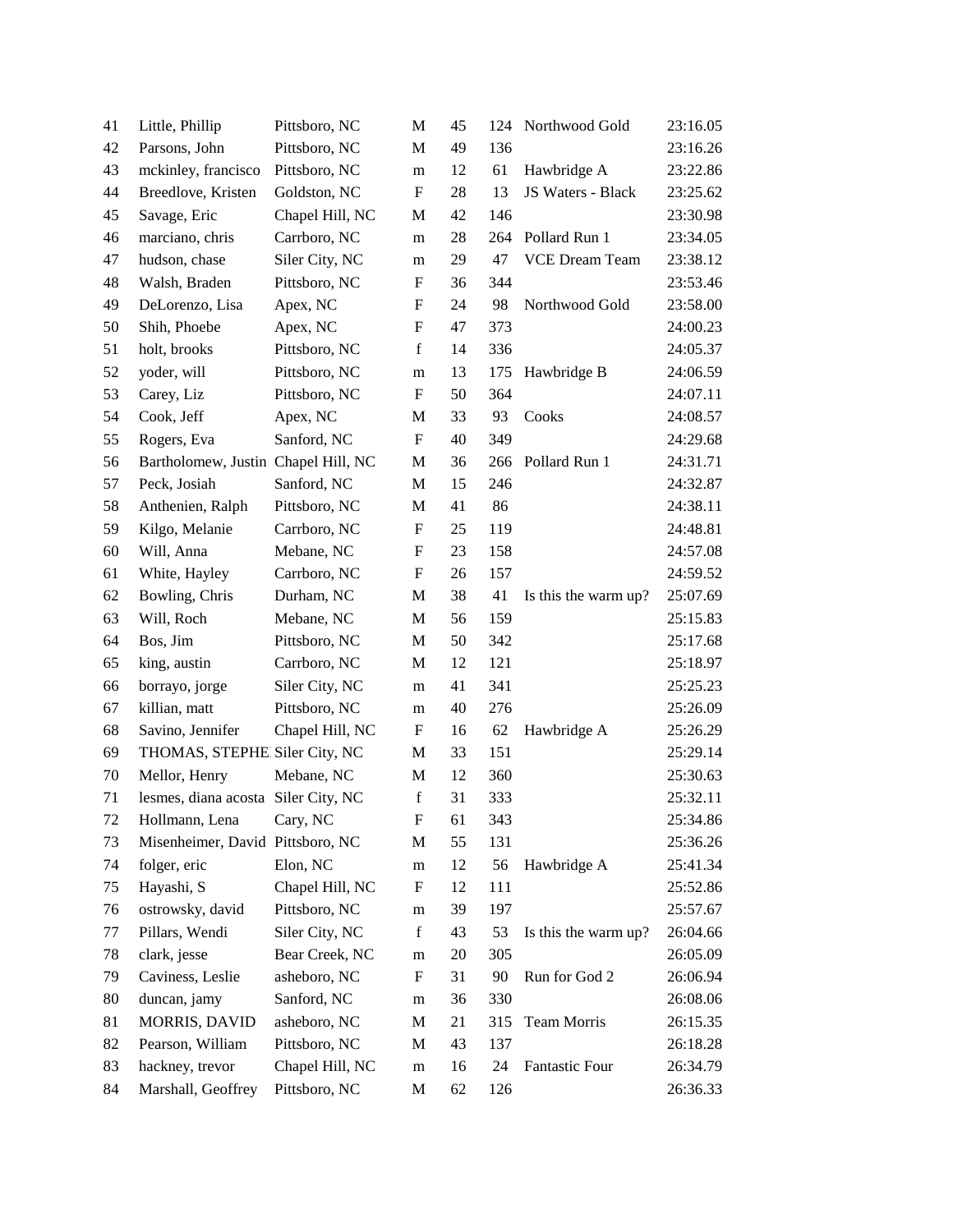| 85  | Greenlee, Jennifer                    | Pittsboro, NC   | F                         | 16      | 232   |                       | 26:36.42 |
|-----|---------------------------------------|-----------------|---------------------------|---------|-------|-----------------------|----------|
| 86  | LeBlanc, Jay                          | Pittsboro, NC   | m                         | 72      | 67    |                       | 26:47.33 |
| 87  | causey, john                          | Sanford, NC     | m                         | 60      | 83    |                       | 26:51.68 |
| 88  | parks, justin                         | asheboro, NC    | m                         | 27      | 318   | Run for God           | 27:05.00 |
| 89  | griffith, robin                       | Pittsboro, NC   | $\mathbf F$               | 29      | 106   |                       | 27:05.88 |
| 90  | howes, robert                         | Pittsboro, NC   | m                         | 54      | 173   | Hawbridge Faculty     | 27:07.12 |
| 91  | smith, ian                            | Sanford, NC     | m                         | 49      | 295   | Bears                 | 27:07.92 |
|     |                                       |                 |                           |         |       |                       |          |
| 92  | Bucy-Anderson, DeA Chapel Hill, NC    |                 | $\mathbf f$               | 12      | 267   |                       | 27:13.68 |
| 93  | Taylor, Peggy                         | Pittsboro, NC   | $\mathbf f$               | 48      | 278   |                       | 27:15.20 |
| 94  | Wood, Zachary                         | Pittsboro, NC   | M                         | 23      | 353   |                       | 27:19.90 |
| 95  | hatfield, zane                        | Pittsboro, NC   | m                         | 15      | 275   |                       | 27:25.11 |
| 96  | hedrick, joanna                       | Siler City, NC  | $\mathbf f$               | 49      | 188   | Siler City Elementary | 27:25.27 |
| 97  | royal, fred                           | Pittsboro, NC   | m                         | 51      | 365   |                       | 27:27.61 |
| 98  | butler, chelsea                       | Chapel Hill, NC | $\mathbf f$               | 23      | 215   | Pollard Run 1         | 27:28.03 |
| 99  | Waugh, Rachael                        | asheboro, NC    | $\boldsymbol{\mathrm{F}}$ | 58      | 320   | Run for God 2         | 27:31.87 |
| 100 | Dekaney, Kyle                         | Pittsboro, NC   | M                         | 12      | 97    |                       | 27:32.26 |
| 101 | Miller, Marti                         | Siler City, NC  | F                         | 54      | 130   |                       | 27:34.28 |
| 102 | Tomlinson, Zac                        | Siler City, NC  | M                         | 11      | 152   |                       | 27:40.82 |
| 103 | streets, dennis                       | Pittsboro, NC   | m                         | 60      | 212   | Pollard Middle        | 27:46.58 |
| 104 | Smith, Rodney                         | Apex, NC        | M                         | 53      | 338   |                       | 27:51.94 |
| 105 | Pedigo, Bret                          | Sanford, NC     | M                         | 44      | 203   | Moncure School        | 28:01.41 |
| 106 | Adams, Jackson                        | Pittsboro, NC   | M                         | $\,8\,$ | 222   |                       | 28:04.78 |
| 107 | Campbell, Thomas                      | Siler City, NC  | M                         | 55      | 226   | Chatham Middle Sch    | 28:04.97 |
| 108 | boone, elizabeth                      | asheboro, NC    | $\mathbf f$               | 21      | 303   | Team Morris           | 28:05.56 |
| 109 | Adams, Jennifer                       | Pittsboro, NC   | F                         | 36      | 223   |                       | 28:05.78 |
| 110 | Wilson, Rouse                         | Pittsboro, NC   | m                         | 58      | 35    |                       | 28:32.28 |
| 111 | Lauder, Brendan                       | Chapel Hill, NC | M                         | 7       | 239   |                       | 28:34.16 |
| 112 | Madden, Michael                       | Chapel Hill, NC | M                         | 57      | 348   |                       | 28:35.69 |
| 113 | Oldham, Avajan                        | Goldston, NC    | $\boldsymbol{\mathrm{F}}$ | 47      | 18    | JS Waters - Red       | 28:40.12 |
| 114 | Kennedy, Taylor                       | Pittsboro, NC   | M                         | 27      | 54    | The Woggers           | 28:40.73 |
| 115 | liles hudson, caroline Siler City, NC |                 | $\mathbf f$               | 23      | 55    | <b>VCE Dream Team</b> | 28:44.01 |
| 116 | causey, jr, william                   | Sanford, NC     | m                         | 65      | 84    |                       | 28:47.07 |
| 117 | Parr, Lindy                           | Pittsboro, NC   | F                         | 66      | 321   |                       | 28:52.00 |
| 118 | kauftheil, ari                        | Chapel Hill, NC | ${\rm m}$                 | 9       | 116   | <b>Woods Charter</b>  | 28:55.79 |
| 119 | Kauftheil, Randy                      | Chapel Hill, NC | M                         | 54      | 118   | <b>Woods Charter</b>  | 28:55.85 |
| 120 | cartrette, brian                      | Siler City, NC  | m                         | 30      | 368   |                       | 28:56.16 |
| 121 | ganyemi, ava mae                      | Pittsboro, NC   | $\mathbf f$               | 9       | 310   | Team Ganyemi          | 29:00.89 |
| 122 | clark, chris                          | RALEIGH, NC     | m                         | 37      | 214   | Pollard Run 1         | 29:11.84 |
| 123 | hyman, caleb                          | Pittsboro, NC   | m                         | 11      | 325   |                       | 29:13.87 |
| 124 | ganyemi, makayla                      | Pittsboro, NC   | $\mathbf f$               | 10      | 309   | Team Ganyemi          | 29:17.43 |
| 125 | ganyemi, steve                        | Pittsboro, NC   | m                         | 38      | 308   | Team Ganyemi          | 29:17.72 |
| 126 | Campbell, Angela                      | Bear Creek, NC  | $\mathbf F$               | 46      | $\,8$ | JS Waters - White     | 29:17.92 |
| 127 | bright, christie                      | Bear Creek, NC  | $\mathbf f$               | 40      | 14    | JS Waters - Black     | 29:20.30 |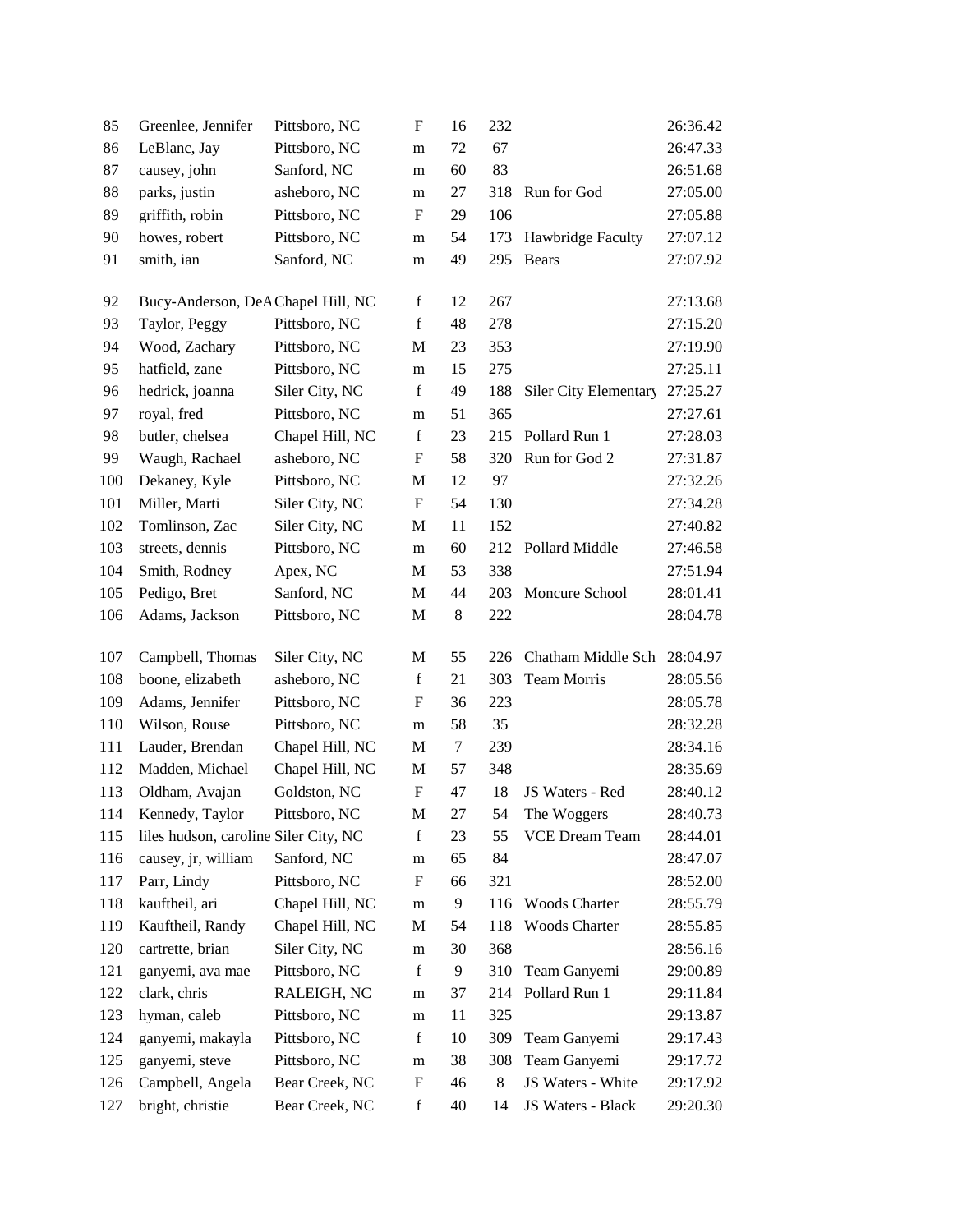| 128 | powell, emily                       | Pittsboro, NC         | F                         | 28               | 354 |                       | 29:21.46 |
|-----|-------------------------------------|-----------------------|---------------------------|------------------|-----|-----------------------|----------|
| 129 | moore, macon                        | Bear Creek, NC        | m                         | 19               | 71  | JS Running Waters -   | 29:22.29 |
| 130 | Nagy, Zsolt                         | Cary, NC              | M                         | 53               | 245 |                       | 29:34.40 |
| 131 | powell, deuce                       | Pittsboro, NC         | m                         | 10               | 178 | Fabo Runners          | 29:48.00 |
| 132 | Smiley, Tina                        | <b>BURLINGTON, NO</b> | $\boldsymbol{\mathrm{F}}$ | 43               | 149 |                       | 29:54.24 |
| 133 | Bae, Mason                          | Pittsboro, NC         | M                         | 8                | 225 | Perry Harrison        | 30:05.48 |
| 134 | Bae, Andrew                         | Pittsboro, NC         | M                         | 41               | 224 | Perry Harrison        | 30:05.58 |
| 135 | sudol, justin                       | Unknown, NA           | m                         | 34               | 263 | Pollard Run 1         | 30:11.27 |
| 136 | Burkhead, Sholl                     | Sanford, NC           | F                         | 8                | 15  | JS Waters - Black     | 30:18.62 |
| 137 | mussah, ocasha                      | Pittsboro, NC         | f                         | 22               | 174 | Hawbridge Faculty     | 30:19.89 |
| 138 | Keyser, David                       | Pittsboro, NC         | M                         | 53               | 235 | <b>PBO</b>            | 30:28.46 |
| 139 | pedigo, rachel                      | Sanford, NC           | $\mathbf f$               | 14               | 204 | Moncure School        | 30:35.43 |
| 140 | sosa, elizabeth gonza Pittsboro, NC |                       | $\mathbf f$               | 46               | 334 |                       | 30:39.88 |
| 141 | mcintyre, jessica                   | Siler City, NC        | $\mathbf f$               | 24               | 355 |                       | 30:42.11 |
| 142 | farrington, maureen                 | Sanford, NC           | $\boldsymbol{\mathrm{F}}$ | 56               | 100 |                       | 30:42.14 |
| 143 | McIntyre, Donna                     | Goldston, NC          | F                         | 52               | 12  | JS Waters - White     | 30:42.89 |
| 144 | Burkhead, Sabrina                   | Sanford, NC           | F                         | 35               | 9   | JS Waters - White     | 30:53.15 |
| 145 | goldston, beth                      | Sanford, NC           | $\mathbf f$               | 60               | 21  | JS Waters - Red       | 30:53.47 |
| 146 | moore, kim                          | Moncure, NC           | $\mathbf f$               | 44               | 201 | Moncure School        | 31:03.31 |
| 147 | Winston, Brent                      | Carrboro, NC          | $\mathbf M$               | 27               | 200 | Moncure School        | 31:04.02 |
| 148 | Lauder, Kathleen                    | Chapel Hill, NC       | F                         | 42               | 240 |                       | 31:14.77 |
| 149 | Griffin, Jackie                     | Sanford, NC           | F                         | 56               | 104 | Cooks                 | 31:16.04 |
| 150 | McKenzie, Shawn                     | Siler City, NC        | M                         | 44               | 80  |                       | 31:17.19 |
| 151 | COOK, JACLYN                        | Apex, NC              | F                         | 30               | 92  | Cooks                 | 31:18.79 |
| 152 | Shore, Steve                        | Apex, NC              | M                         | 59               | 148 |                       | 31:23.08 |
| 153 | Jekubovitch, Nan                    | Siler City, NC        | F                         | 56               | 113 |                       | 31:33.50 |
| 154 | scotten, debbie                     | Staley, NC            | f                         | 45               | 337 |                       | 31:39.64 |
| 155 | Lockhart, Jennifer                  | Chapel Hill, NC       | $\boldsymbol{\mathrm{F}}$ | 50               | 125 |                       | 31:48.95 |
| 156 | McEntee, Jennifer                   | Saint Louis Park, M   | $\boldsymbol{\mathrm{F}}$ | 34               | 243 |                       | 31:50.18 |
| 157 | collupa, linda                      | Pittsboro, NC         | $\mathbf f$               | 49               | 193 | Siler City Elementary | 32:12.58 |
| 158 | Risinger, Seth                      | Durham, NC            | M                         | $27\,$           | 143 | Northwood Gold        | 32:12.78 |
| 159 | Davis, Lori                         | Siler City, NC        | $\boldsymbol{F}$          | 42               | 95  |                       | 32:38.03 |
| 160 | Carpenter, Kimberly Chapel Hill, NC |                       | $\boldsymbol{F}$          | 48               | 89  |                       | 32:41.61 |
| 161 | beaver, jack                        | Siler City, NC        | m                         | 11               | 357 |                       | 32:44.56 |
| 162 | johnson, abby                       | Pittsboro, NC         | $\mathbf f$               | 11               | 280 | The J Pea's           | 32:55.20 |
| 163 | platon, eddie                       | Apex, NC              | m                         | 27               | 374 |                       | 33:01.23 |
| 164 | hackney, loretta                    | Chapel Hill, NC       | $\mathbf f$               | 43               | 23  | <b>Fantastic Four</b> | 33:02.67 |
| 165 | merrill, lauren                     | Pittsboro, NC         | $\mathbf f$               | 16               | 26  | <b>Fantastic Four</b> | 33:03.56 |
| 166 | Weil, Sarah                         | Pittsboro, NC         | F                         | 61               | 156 |                       | 33:15.20 |
| 167 | Powell, Cherice                     | Pittsboro, NC         | F                         | 36               | 57  | Fabo Runners          | 33:20.63 |
| 168 | Hawes, LaDeane                      | Chapel Hill, NC       | $\mathbf f$               | 48               | 79  |                       | 33:24.99 |
| 169 | angelacci, bonnie                   | Unknown, NA           | $\mathbf f$               | $\boldsymbol{0}$ | 291 | Bears                 | 33:26.80 |
| 170 | Faris, Cassie                       | Chapel Hill, NC       | $\boldsymbol{\mathrm{F}}$ | 24               | 99  |                       | 33:27.47 |
| 171 | sullivan, kurt                      | asheboro, NC          | m                         | 54               | 324 | Run for God           | 33:29.44 |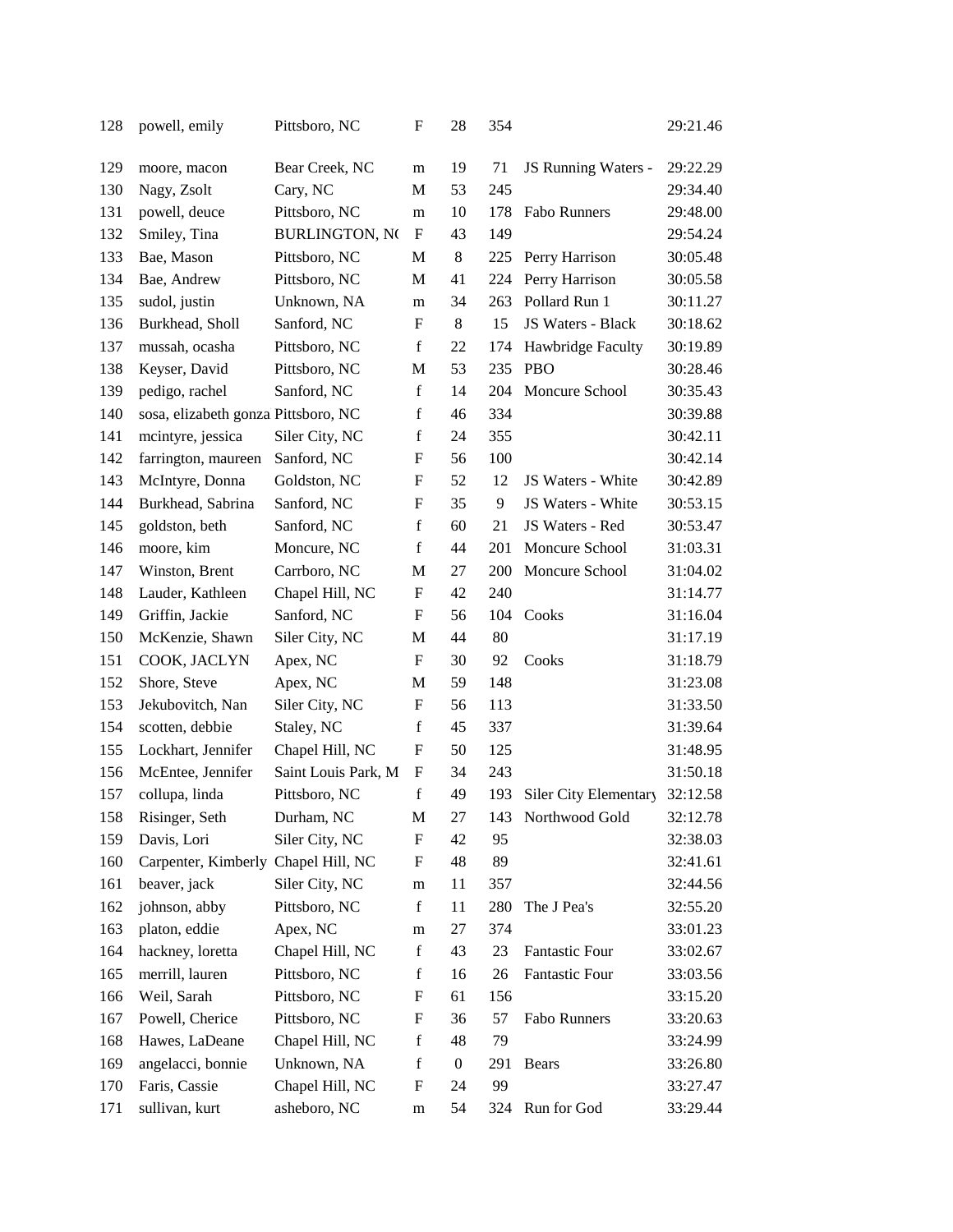| 172 | Hermann, James                    | Chapel Hill, NC       | M                         | 28 | 112            | Northwood Gold        | 33:35.74 |
|-----|-----------------------------------|-----------------------|---------------------------|----|----------------|-----------------------|----------|
| 173 | williams, stephen                 | Pittsboro, NC         | m                         | 27 | 39             | Is this the warm up?  | 33:45.19 |
| 174 | bevier, suzanne                   | Bear Creek, NC        | $\mathbf f$               | 58 | 367            |                       | 33:56.93 |
| 175 | jenkins, gretchen                 | Apex, NC              | $\mathbf f$               | 33 | 210            |                       | 34:04.03 |
| 176 | carter, zachery                   | <b>GRAHAM, NC</b>     | m                         | 14 | 58             | Hawbridge B           | 34:04.35 |
| 177 | Harris, Taylor                    | Siler City, NC        | F                         | 33 | 110            |                       | 34:11.15 |
| 178 | Smith, Maryann                    | Pittsboro, NC         | F                         | 62 | 5              |                       | 34:11.79 |
| 179 | carter, damian                    | <b>GRAHAM, NC</b>     | m                         | 13 | 59             | Hawbridge B           | 34:12.68 |
| 180 | Cowell, Rebekah                   | Pittsboro, NC         | F                         | 32 | 94             |                       | 34:14.64 |
| 181 | Lewis, Heather                    | Timberlake, NC        | F                         | 35 | 123            |                       | 34:22.62 |
| 182 | Deaton, Laurin                    | Siler City, NC        | F                         | 33 | 96             |                       | 34:27.05 |
| 183 | whitt, terrie                     | Pittsboro, NC         | $\mathbf f$               | 52 | 78             |                       | 34:40.83 |
| 184 | Piet, David                       | Pittsboro, NC         | M                         | 67 | 138            |                       | 34:48.49 |
| 185 | Gallagher, Jane                   | Pittsboro, NC         | F                         | 58 | 366            |                       | 34:56.93 |
| 186 | Greger-Holt, Nansi                | Pittsboro, NC         | F                         | 56 | 102            |                       | 35:08.91 |
| 187 | Greger=Holt, George Pittsboro, NC |                       | M                         | 57 | 103            |                       | 35:09.96 |
| 188 | Landen, Jane                      | Mebane, NC            | $\boldsymbol{\mathrm{F}}$ | 66 | 198            |                       | 35:32.81 |
| 189 | Haywood, Marion                   | Chapel Hill, NC       | F                         | 65 | $\overline{7}$ |                       | 35:37.58 |
| 190 | Grimes, Marcia                    | Siler City, NC        | $\boldsymbol{\mathrm{F}}$ | 31 | 107            |                       | 35:39.46 |
| 191 | Smiley, Todd                      | <b>BURLINGTON, NO</b> | M                         | 47 | 150            |                       | 35:46.99 |
| 192 | tanner, maria                     | Siler City, NC        | $\mathbf f$               | 57 | 170            | The Woggers           | 35:47.20 |
| 193 | beaver, ben                       | Siler City, NC        | m                         | 9  | 356            |                       | 35:47.96 |
| 194 | beaver, david                     | Siler City, NC        | m                         | 46 | 363            |                       | 35:58.11 |
| 195 | maynor, steve                     | Bear Creek, NC        | m                         | 34 | 11             | JS Waters - White     | 36:01.74 |
| 196 | stensland, mitchell               | Bear Creek, NC        | m                         | 50 | 296            | Bears                 | 36:08.27 |
| 197 | burke, shelton                    | Bear Creek, NC        | m                         | 13 | 326            |                       | 36:09.78 |
| 198 | garrard, leigh anne               | Pittsboro, NC         | $\mathbf f$               | 30 | 332            |                       | 36:11.24 |
| 199 | Johnson, Pete                     | Pittsboro, NC         | M                         | 44 | 279            | The J Pea's           | 36:21.96 |
| 200 | johnson, emi                      | Pittsboro, NC         | $\mathbf f$               | 9  | 281            | The J Pea's           | 36:22.94 |
| 201 | absher, liz                       | Chapel Hill, NC       | $\mathbf f$               | 49 | 361            |                       | 36:29.46 |
|     |                                   |                       |                           |    |                |                       |          |
| 202 | matthews, shalon                  | Sanford, NC           | $\mathbf f$               | 29 | 76             | JS Running Waters -   | 36:47.37 |
| 203 | paschal, ann                      | Siler City, NC        | $\mathbf f$               | 42 | 358            |                       | 36:49.20 |
| 204 | jacobsen, emily                   | Pittsboro, NC         | $\mathbf f$               | 26 | 40             | Is this the warm up?  | 37:01.83 |
| 205 | moore, lily                       | Moncure, NC           | $\mathbf f$               | 14 | 202            | Moncure School        | 37:02.29 |
| 206 | teague, brittany                  | Ramseur, NC           | $\mathbf f$               | 24 | 46             | <b>VCE Dream Team</b> | 37:12.90 |
| 207 | smith, jim                        | Pittsboro, NC         | m                         | 60 | 6              |                       | 37:18.79 |
| 208 | Lynch, Denise                     | Pittsboro, NC         | F                         | 47 | 335            |                       | 37:22.83 |
| 209 | hernandez, marisol                | Staley, NC            | $\mathbf f$               | 23 | 196            | Siler City Elementary | 37:24.70 |
| 210 | davis, nathan                     | Pittsboro, NC         | m                         | 9  | 351            |                       | 37:24.93 |
| 211 | Holm, Eddie                       | Pittsboro, NC         | M                         | 50 | 352            |                       | 37:25.36 |
| 212 | ganter, cheryl                    | Pittsboro, NC         | $\mathbf f$               | 52 | 77             |                       | 37:42.04 |
|     |                                   |                       |                           |    |                |                       |          |
| 213 | mclaurin, karen                   | Siler City, NC        | $\mathbf f$               | 37 | 165            | Silk Hope Gliding Ea  | 37:45.18 |
| 214 | Carr, Doug                        | Durham, NC            | m                         | 47 | 63             |                       | 37:45.20 |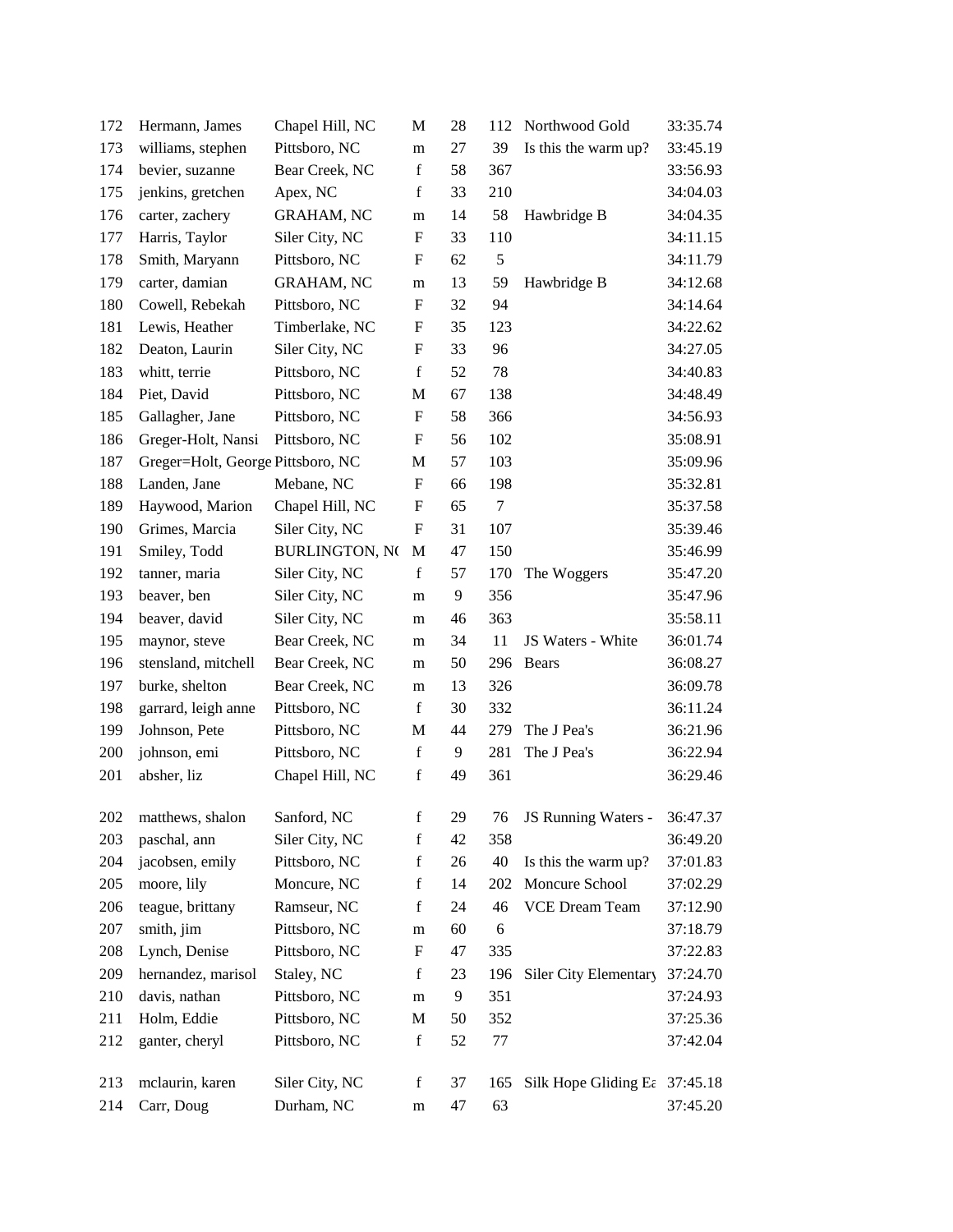| 215 | culberson, jennifer           | Pittsboro, NC   | $\mathbf f$               | 29               | 66  | <b>Running Eagles</b>                       | 37:45.28 |
|-----|-------------------------------|-----------------|---------------------------|------------------|-----|---------------------------------------------|----------|
| 216 | reese, aaron                  | Pittsboro, NC   | m                         | 38               | 187 |                                             | 37:47.79 |
| 217 | kundig, peter                 | Pittsboro, NC   | m                         | 6                | 38  | Is this the warm up?                        | 37:51.71 |
| 218 | turnbull, toby                | Pittsboro, NC   | m                         | 44               | 50  | PES Panda Pounders                          | 37:53.37 |
| 219 | albright, aedrin              | Bear Creek, NC  | $\mathbf f$               | 35               | 298 | <b>Bears</b>                                | 38:08.38 |
| 220 | elkins, ron                   | Pittsboro, NC   | m                         | 43               | 362 |                                             | 38:16.88 |
| 221 | powell, cera                  | Pittsboro, NC   | $\mathbf f$               | 12               | 177 | Fabo Runners                                | 38:54.28 |
| 222 | poythress, haley              | Moncure, NC     | $\mathbf f$               | 13               | 339 |                                             | 38:55.82 |
| 223 | laethem, emery                | Pittsboro, NC   | m                         | $\boldsymbol{0}$ | 313 | Woods Charter                               | 39:01.62 |
| 224 | sharp, april                  | Pittsboro, NC   | $\mathbf f$               | 13               | 372 |                                             | 39:05.28 |
|     |                               |                 |                           |                  |     |                                             |          |
| 225 | bell, ally                    | Pittsboro, NC   | f                         | 13               | 261 | Pollard Teachers in S                       | 39:11.72 |
| 226 | hunter, ruby                  | asheboro, NC    | $\mathbf f$               | 54               | 311 | Run for God 2                               | 39:13.94 |
| 227 | parks, marcia                 | asheboro, NC    | $\mathbf f$               | 57               | 319 | Run for God 2                               | 39:18.19 |
| 228 | moore, catherine              | Bear Creek, NC  | f                         | 41               | 22  | JS Waters - Red                             | 39:38.34 |
| 229 | Ray, Lindsay                  | Sanford, NC     | F                         | 34               | 141 |                                             | 39:47.77 |
| 230 | laethem, madison              | Pittsboro, NC   | m                         | $\boldsymbol{0}$ | 314 | Woods Charter                               | 40:40.90 |
| 231 | degaetano, leticia            | Staley, NC      | $\mathbf f$               | 52               | 33  | Team MOOD                                   | 40:47.31 |
| 232 | bowman, kathie                | Apex, NC        | f                         | 61               | 185 |                                             | 41:05.97 |
| 233 | platon, dara                  | Apex, NC        | f                         | 28               | 375 |                                             | 41:27.48 |
| 234 | Lamb, Carson                  | Snow Camp, NC   | $\mathbf M$               | 10               | 237 |                                             | 41:34.02 |
| 235 | washington, jamila            | Siler City, NC  | $\mathbf f$               | 37               | 183 | <b>Silk Hope Pacers</b>                     | 41:39.56 |
|     |                               |                 |                           |                  |     |                                             |          |
| 236 | teague, dana                  | Siler City, NC  | $\mathbf f$               | 40               | 166 | Silk Hope Gliding Ea                        | 41:41.60 |
| 237 | Pardington, Ruby              | Chapel Hill, NC | $\boldsymbol{\mathrm{F}}$ | 10               | 345 |                                             | 42:03.12 |
| 238 | scott, jennifer               | Pittsboro, NC   | $\mathbf f$               | 41               | 81  |                                             | 42:04.52 |
| 239 | Pardington, Joseph            | Chapel Hill, NC | M                         | 49               | 346 |                                             | 42:10.25 |
| 240 | Murphy, James                 | chapel hill, nc | M                         | 38               | 244 |                                             | 42:28.86 |
| 241 | Wa, London                    | Durham, NC      | F                         | 38               | 153 |                                             | 42:29.10 |
| 242 | maynor, adrian                | Bear Creek, NC  | $\mathbf f$               | 25               | 16  | JS Waters - Black                           | 42:34.94 |
|     |                               |                 |                           |                  |     |                                             |          |
| 243 | humphrey, melinda Sanford, NC |                 | f                         | 61               | 73  | JS Running Waters -                         | 42:35.25 |
|     |                               |                 |                           |                  |     |                                             |          |
| 244 | daniel, michelle              | Siler City, NC  | $\mathbf f$               | 43               |     | 167 Silk Hope Gliding E $\epsilon$ 42:36.28 |          |
| 245 | heilman, karen                | Chapel Hill, NC | $\mathbf f$               | 46               | 287 | Chatham Central Hig                         | 42:44.77 |
| 246 | streets, dawn                 | Pittsboro, NC   | f                         | 46               | 211 | Pollard Middle                              | 43:09.80 |
|     |                               |                 |                           |                  |     |                                             |          |
| 247 | kincaid, stephanie            | Siler City, NC  | $\mathbf f$               | 29               | 168 | Silk Hope Gliding Ea                        | 43:15.64 |
| 248 | Gidley, Angie                 | Raleigh, NC     | F                         | 35               | 101 | Rasmussen                                   | 43:47.87 |
| 249 | RASMUSSEN, RYA Raleigh, NC    |                 | M                         | 38               | 140 | Rasmussen                                   | 43:47.87 |
| 250 | clayton, samuel               | Sanford, NC     | m                         | 39               | 184 |                                             | 44:02.00 |
| 251 | Hair, Lauren                  | Timberlake, NC  | F                         | 27               | 108 |                                             | 44:14.68 |
|     |                               |                 |                           |                  |     |                                             |          |
| 252 | moore, leigh                  | Bear Creek, NC  | $\mathbf f$               | 49               | 72  | JS Running Waters -                         | 44:27.51 |
|     |                               |                 |                           |                  |     |                                             |          |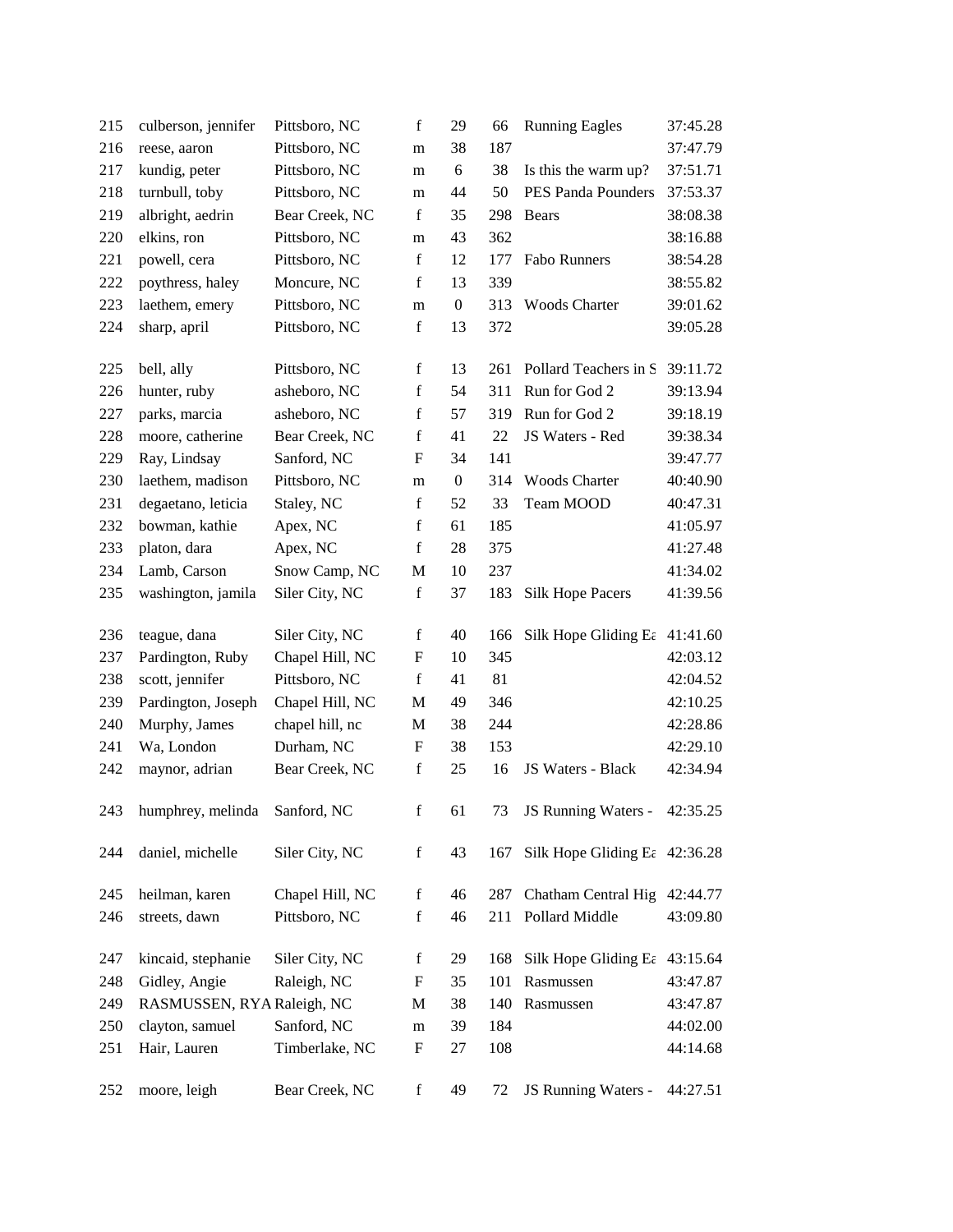| 253 | dalton, kara                      | Pittsboro, NC   | f                         | 48     | 256 | Pollard Walkers         | 44:45.83 |
|-----|-----------------------------------|-----------------|---------------------------|--------|-----|-------------------------|----------|
| 254 | streets, matt                     | Pittsboro, NC   | m                         | 14     | 213 | Pollard Middle          | 44:45.94 |
| 255 | clark, mary beth                  | Pittsboro, NC   | $\mathbf f$               | 47     | 370 |                         | 44:54.82 |
| 256 | Taylor, Harry                     | Siler City, NC  | M                         | 48     | 255 |                         | 45:02.15 |
| 257 | hester, lashonda                  | Greensboro, NC  | $\mathbf f$               | 32     | 218 | Pollard Walkers         | 45:02.29 |
| 258 | kimura, rhonda                    | Siler City, NC  | $\boldsymbol{\mathrm{F}}$ | 49     | 120 |                         | 45:06.21 |
| 259 | kagy, dorit                       | Siler City, NC  | F                         | 71     | 115 |                         | 45:07.38 |
| 260 | Reeves, John                      | Pittsboro, NC   | M                         | 43     | 249 | The Buddy Group         | 45:38.68 |
| 261 | Reeves-Cowell, Hanr Pittsboro, NC |                 | F                         | 6      | 250 | The Buddy Group         | 45:38.86 |
| 262 | villarreod, sandra                | Siler City, NC  | $\mathbf f$               | 32     | 32  | Team MOOD               | 45:59.31 |
| 263 | scheffler, heather                | Pittsboro, NC   | $\mathbf f$               | 42     | 221 | Team Schleffler         | 46:05.92 |
| 264 | scheffler, katie                  | Pittsboro, NC   | $\mathbf f$               | 6      | 220 | Team Schleffler         | 46:06.07 |
| 265 | figge, lauren                     | Pittsboro, NC   | F                         | 38     | 306 |                         | 46:06.26 |
| 266 | tintinalli, elizabeth             | Detroit, MI     | $\mathbf f$               | 40     | 209 | Fox-Tint                | 46:50.59 |
| 267 | Humes, Woody                      | Pittsboro, NC   | M                         | 13     | 328 |                         | 47:21.57 |
| 268 | Beckwith, Heather                 | Pittsboro, NC   | $\mathbf f$               | 24     | 350 | Silk Hope Gliding Ea    | 47:42.75 |
| 269 | CRUTCHFIELD, Pat Pittsboro, NC    |                 | F                         | 40     | 227 |                         | 47:48.18 |
| 270 | warfford, jimmy                   | Siler City, NC  | m                         | 72     | 199 |                         | 47:56.06 |
| 271 | Piet-Pelon, Nancy                 | Pittsboro, NC   | F                         | 68     | 139 |                         | 48:43.07 |
| 272 | marshall, kelly                   | Siler City, NC  | $\mathbf f$               | 51     | 182 | <b>Silk Hope Pacers</b> | 49:12.78 |
| 273 | Lamb, Jeanne                      | Snow Camp, NC   | F                         | 44     | 238 |                         | 49:15.78 |
| 274 | vitaro, kathy                     | Siler City, NC  | $\mathbf f$               | 62     | 180 | <b>Silk Hope Pacers</b> | 49:22.05 |
| 275 | boone, tony                       | Chapel Hill, NC | m                         | 10     | 25  | <b>Fantastic Four</b>   | 50:23.86 |
| 276 | morgan, lisa                      | Siler City, NC  | $\mathbf f$               | 36     | 369 |                         | 50:26.21 |
| 277 | dowdy, jennifer                   | Bear Creek, NC  | $\mathbf f$               | 41     | 74  | JS Running Waters -     | 50:27.38 |
| 278 | dowdy, barbara                    | Bear Creek, NC  | $\mathbf f$               | 55     | 70  | JS Running Waters -     | 50:27.41 |
| 279 | hughes, brittany                  | Bear Creek, NC  | $\mathbf f$               | 26     | 283 | Chatham Central Hig     | 51:02.46 |
| 280 | hughes, michael                   | Bear Creek, NC  | m                         | 32     | 284 | Chatham Central Hig     | 51:02.63 |
| 281 | degaetano, richard                | Staley, NC      | m                         | 74     | 34  | Team MOOD               | 51:12.49 |
| 282 | decker, jo                        | Siler City, NC  | $\mathbf f$               | 48     | 290 | Bears                   | 51:18.34 |
| 283 | Snipes, Karen                     | Snow Camp, NC   | f                         | 51     | 181 | <b>Silk Hope Pacers</b> | 51:34.17 |
| 284 | Matthews, Heidi                   | Siler City, NC  | $\mathbf f$               | 44     | 179 | <b>Silk Hope Pacers</b> | 51:37.00 |
| 285 | decker, erica                     | Siler City, NC  | $\mathbf f$               | 25     | 288 | Chatham Central Hig     | 52:08.45 |
| 286 | decker, jennifer                  | Siler City, NC  | f                         | 30     | 289 | <b>Bears</b>            | 52:09.19 |
| 287 | canipe, ainsley                   | Siler City, NC  | $\mathbf f$               | $\tau$ | 192 | Siler City Elementary   | 52:24.28 |
| 288 | canipe, johnna                    | Siler City, NC  | $\mathbf f$               | 42     | 190 | Siler City Elementary   | 52:26.28 |
| 289 | ritter, wilhelmina                | Robbins, NC     | $\mathbf f$               | 42     | 189 | Siler City Elementary   | 52:26.70 |
| 290 | deaton, zach                      | Siler City, NC  | ${\rm m}$                 | 31     | 27  | Team MOOD               | 52:28.93 |
| 291 | wilson, sue                       | Pittsboro, NC   | $\mathbf f$               | 53     | 36  |                         | 52:34.45 |